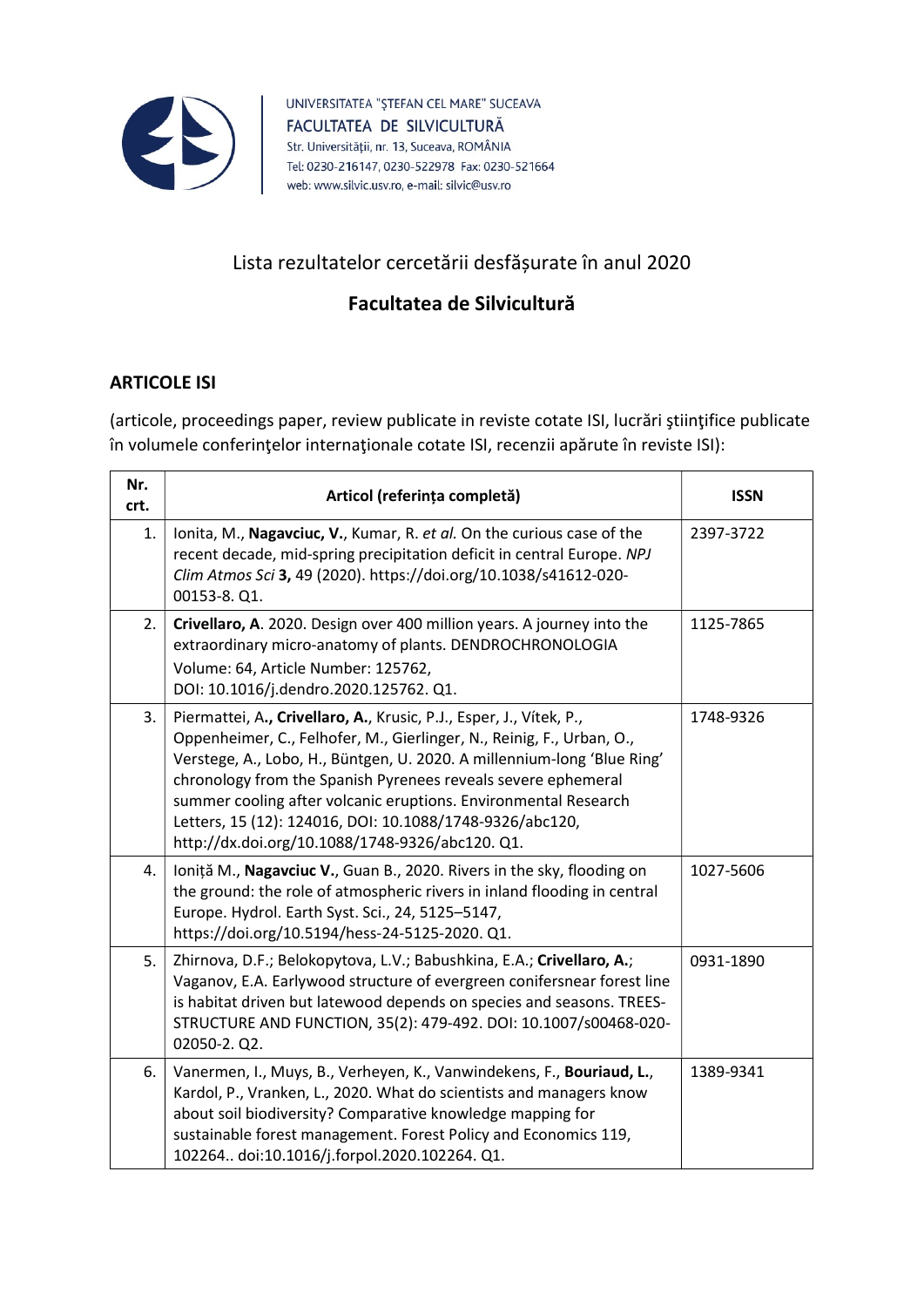| 7.  | Čada, V., Trotsiuk, V., Janda, P., Mikoláš, M., Bače, R., Nagel, T.A.,<br>Morrissey, R.C., Tepley, A.J., Vostarek, O., Begović, K., Chaskovskyy, O.,<br>Dušátko, M., Kameniar, O., Kozák, D., Lábusová, J., Málek, J., Meyer, P.,<br>Pettit, J.L., Schurman, J.S., Svobodová, K., Synek, M., Teodosiu, M.,<br>Ujházy, K., Svoboda, M., 2020. Quantifying natural disturbances using a<br>large-scale dendrochronological reconstruction to guide forest<br>management. Ecological Applications 30 doi:10.1002/eap.2189. Q1.                                                                                                                                                                                                                                                                             | 1051-0761 |
|-----|---------------------------------------------------------------------------------------------------------------------------------------------------------------------------------------------------------------------------------------------------------------------------------------------------------------------------------------------------------------------------------------------------------------------------------------------------------------------------------------------------------------------------------------------------------------------------------------------------------------------------------------------------------------------------------------------------------------------------------------------------------------------------------------------------------|-----------|
| 8.  | Duduman, G., Duduman, M.-L., Avăcăriței, D., Barnoaiea, I., Barbu, C.-<br>O., Ciornei, I., Clinovschi, F., Coșofreț, V.C., Cotos, M.-G., Dănilă, G.,<br>Dănilă, I.-C., Drăgoi, M., Flocea, M.-N., Horodnic, S.-A., Iacobescu, O.,<br>Mazăre, G.C., Măciucă, A., Mursa, A., Palaghianu, C., Pohonțu, C.M.,<br>Roibu, C.-C., Savin, A., Tomescu, C.V., Scriban, R.-E., 2020. A<br>Permanent Research Platform for Ecological Studies in Intact<br>Temperate Mountainous Forests from Slătioara UNESCO Site and Its<br>Surroundings, Romania. Forests 11, 1004 doi:10.3390/f11091004. Q1.                                                                                                                                                                                                                  | 1999-4907 |
| 9.  | Ionita, M., Nagavciuc, V., 2020. Forecasting low flow conditions months<br>in advance through teleconnection patterns, with a special focus on<br>summer 2018. Scientific Reports 10 doi:10.1038/s41598-020-70060-8.<br>Q1.                                                                                                                                                                                                                                                                                                                                                                                                                                                                                                                                                                             | 2045-2322 |
| 10. | Jucker, T., Koricheva, J., Finér, L., Bouriaud, O., Iacopetti, G., Coomes,<br>D.A., 2020. Good things take time-Diversity effects on tree growth<br>shift from negative to positive during stand development in boreal<br>forests. Journal of Ecology 108, 2198-2211 doi:10.1111/1365-<br>2745.13464. Q1.                                                                                                                                                                                                                                                                                                                                                                                                                                                                                               | 0022-0477 |
| 11. | Fehér, A., Končeková, L., Halmová, D., Prus, P., Izakovičová, Z., Dragoi,<br>M., 2020. Vascular plants diversity in short rotation coppices: a reliable<br>source of ecosystem services or farmland dead loss?. iForest -<br>Biogeosciences and Forestry 13, 345-350 doi:10.3832/ifor3055-013.<br>Q2.                                                                                                                                                                                                                                                                                                                                                                                                                                                                                                   | 1971-7458 |
| 12. | Nichiforel, L., Deuffic, P., Thorsen, B.J., Weiss, G., Hujala, T., Keary, K.,<br>Lawrence, A., Avdibegović, M., Dobšinská, Z., Feliciano, D., Górriz-<br>Mifsud, E., Hoogstra-Klein, M., Hrib, M., Jarský, V., Jodłowski, K.,<br>Lukmine, D., Pezdevšek Malovrh, Š., Nedeljković, J., Nonić, D., Krajter<br>Ostoić, S., Pukall, K., Rondeux, J., Samara, T., Sarvašová, Z., Scriban,<br>R.E., Šilingienė, R., Sinko, M., Stojanovska, M., Stojanovski, V., Stoyanov,<br>T., Teder, M., Vennesland, B., Wilhelmsson, E., Wilkes-Allemann, J.,<br>Živojinović, I., <b>Bouriaud, L.,</b> 2020. Two decades of forest-related<br>legislation changes in European countries analysed from a property<br>rights perspective. Forest Policy and Economics 115, 102146<br>doi:10.1016/j.forpol.2020.102146. Q1. | 1389-9341 |
| 13. | Roibu, C.-C., Sfeclă, V., Mursa, A., Ionita, M., Nagavciuc, V., Chiriloaei,<br>F., Lesan, I., Popa, I., 2020. The Climatic Response of Tree Ring Width<br>Components of Ash (Fraxinus excelsior L.) and Common Oak (Quercus<br>robur L.) from Eastern Europe. Forests 11, 600<br>doi:10.3390/f11050600. Q1.                                                                                                                                                                                                                                                                                                                                                                                                                                                                                             | 1999-4907 |
| 14. | Lawrence, A., Deuffic, P., Hujala, T., Nichiforel, L., Feliciano, D.,<br>Jodlowski, K., Lind, T., Marchal, D., Talkkari, A., Teder, M., Vilkriste, L.,<br>Wilhelmsson, E., 2020. Extension, advice and knowledge systems for<br>private forestry: Understanding diversity and change across Europe.                                                                                                                                                                                                                                                                                                                                                                                                                                                                                                     | 0264-8377 |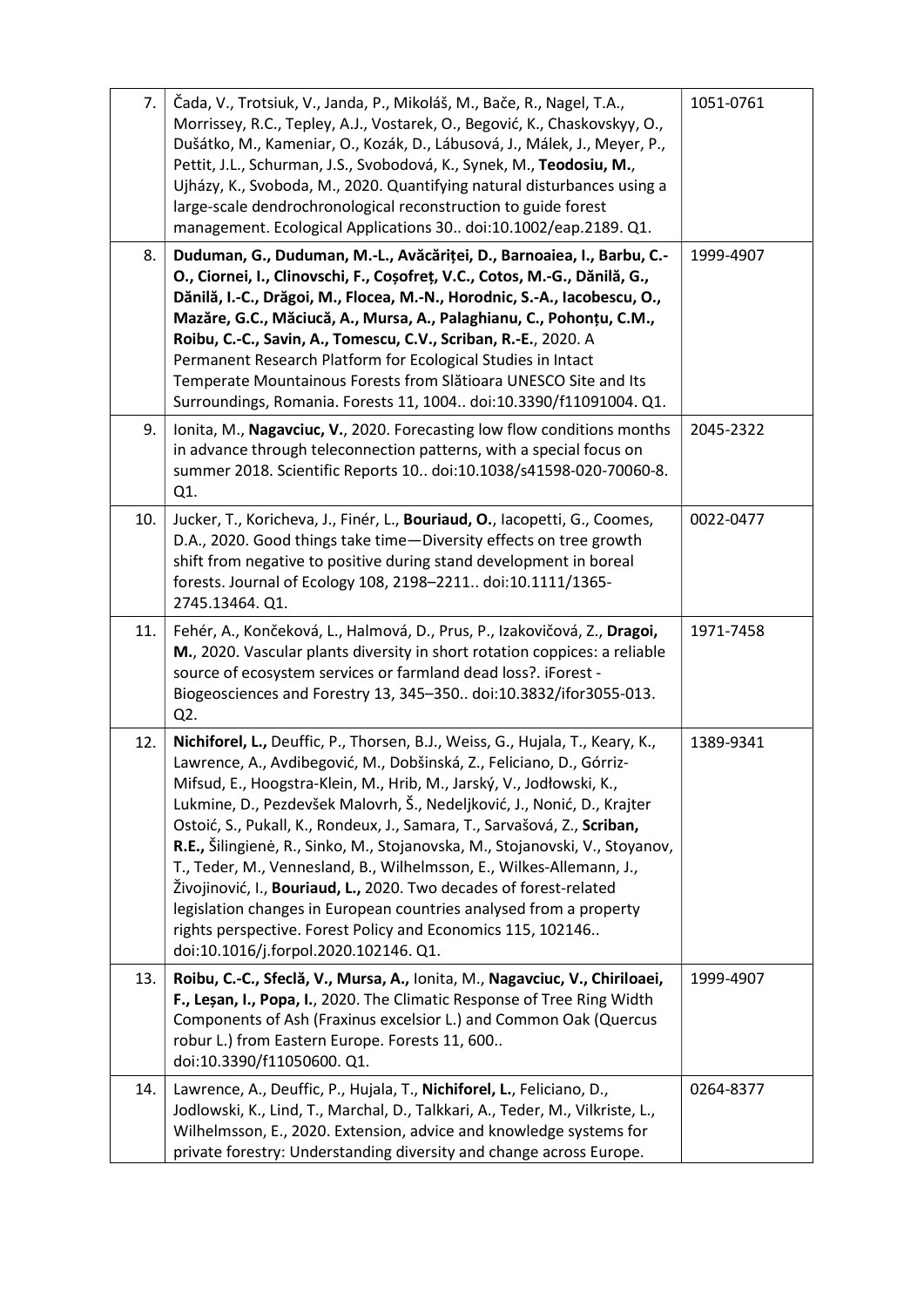|     | Land Use Policy 94, 104522 doi:10.1016/j.landusepol.2020.104522.<br>Q1.                                                                                                                                                                                                                                                                                                                                                                                                                                                                                       |           |
|-----|---------------------------------------------------------------------------------------------------------------------------------------------------------------------------------------------------------------------------------------------------------------------------------------------------------------------------------------------------------------------------------------------------------------------------------------------------------------------------------------------------------------------------------------------------------------|-----------|
| 15. | Horodnic, S.A., Roibu, C.C., 2020. Collective growth patterns reveal the<br>high growing potential of older silver fir trees in a primeval forest in<br>Romania's Southern Carpathians. Notulae Botanicae Horti Agrobotanici<br>Cluj-Napoca 48, 1085-1099 doi:10.15835/nbha48211949. Q3.                                                                                                                                                                                                                                                                      | 0255-965X |
| 16. | Brinzan, O., Dragoi, M., Calinovici, I., Tigan, E., Suciu, Suciu, C.T., 2020.<br>Local communities and mures floodplain natural park Romania: a<br>common fight against invasive species. Environmental Engineering and<br>Management Journal, 19(3): 417-426. Q4.                                                                                                                                                                                                                                                                                            | 1582-9596 |
| 17. | Brînzan, O., Drăgoi, M., Bociort, D., Țigan, E., Mateoc-Sîrb, N., Lungu,<br>M., 2020. A Market-Based Economic Instrument to Better Use Water in<br>Agriculture. Sustainability 12, 1473 doi:10.3390/su12041473. Q2.                                                                                                                                                                                                                                                                                                                                           | 2071-1050 |
| 18. | Synek, M., Janda, P., Mikoláš, M., Nagel, T.A., Schurman, J.S., Pettit, J.L.,<br>Trotsiuk, V., Morrissey, R.C., Bače, R., Čada, V., Brang, P., Bugmann, H.,<br>Begovič, K., Chaskovskyy, O., Dušátko, M., Frankovič, M., Kameniar, O.,<br>Kníř, T., Kozák, D., Langbehn, T., Málek, J., Rodrigo, R., Saulnier, M.,<br>Teodosiu, M., Vostarek, O., Svoboda, M., 2020. Contrasting patterns of<br>natural mortality in primary Picea forests of the Carpathian Mountains.<br>Forest Ecology and Management 457, 117734<br>doi:10.1016/j.foreco.2019.117734. Q1. | 0378-1127 |
| 19. | Klinga, P., Mikoláš, M., Delegan, I.V., Dănilă, G., Urban, P., Paule, L.,<br>Kaňuch, P., 2020. Temporal landscape genetic data indicate an ongoing<br>disruption of gene flow in a relict bird species. Conservation Genetics<br>21, 329-340 doi:10.1007/s10592-020-01253-x. Q2.                                                                                                                                                                                                                                                                              | 1566-0621 |
| 20. | Pohontu, C. M., 2020. Toxic effects of synthetic food dyes on the<br>organisms of plants and fungi. JOURNAL OF ENVIRONMENTAL<br>PROTECTION AND ECOLOGY, 21(1): 159-167. Q4.                                                                                                                                                                                                                                                                                                                                                                                   | 1311-5065 |
| 21  | Grădinaru Petronela, Grudnicki Margareta, Râșca I. Marian, Violeta<br>Mangalagiu, 2020, Influence of pH on the dehydrogenaze activity in<br>Fusarium graminearum species Schwb. Telemorph Gibberella zeae<br>(Schiwb) Pettsch, production of mycotoxin. Revista de Chimie, volume :<br>71, Year 2020, Issue: 2 ISSN 0034-7752 (Print), 2668-8212 (On-line).<br>Indexată ISI Impact Factor: 1,755<br>https://doi.org/10.37358/RC.20.2.7876. Q3.                                                                                                                | 2668-8212 |
| 22  | Nagavciuc, V., Kern, Z., Ionita, M., Hartl, C., Konter, O., Esper, J., Popa,<br>I., 2020. Climate signals in carbon and oxygen isotope ratios of Pinus<br>cembra tree-ring cellulose from the Călimani Mountains, Romania.<br>International Journal of Climatology 40, 2539-2556<br>doi:10.1002/joc.6349, WOS:000493470000001, Q2.                                                                                                                                                                                                                            | 0899-8418 |
| 23  | Bastias, C.C., Truchado, D.A., Valladares, F., Benavides, R., Bouriaud, O.,<br>Bruelheide, H., Coppi, A., Finér, L., Gimeno, T.E., Jaroszewicz, B.,<br>Scherer-Lorenzen, M., Selvi, F., De La Cruz, M., 2020. Species richness<br>influences the spatial distribution of trees in European forests. Oikos<br>129, 380-390 doi:10.1111/oik.06776. Q1.                                                                                                                                                                                                          | 0030-1299 |
| 24  | Valdés-Correcher, E., Moreira, X., Augusto, L., Barbaro, L., Bouget, C.,<br>Bouriaud, O., Branco, M., Centenaro, G., Csóka, G., Damestoy, T.,<br>Dobrosavljević, J., Duduman, M., Dulaurent, A., Eötvös, C.B., Faticov,<br>M., Ferrante, M., Fürjes-Mikó, Á., Galmán, A., Gossner, M.M., Hampe,                                                                                                                                                                                                                                                               | 1466-822X |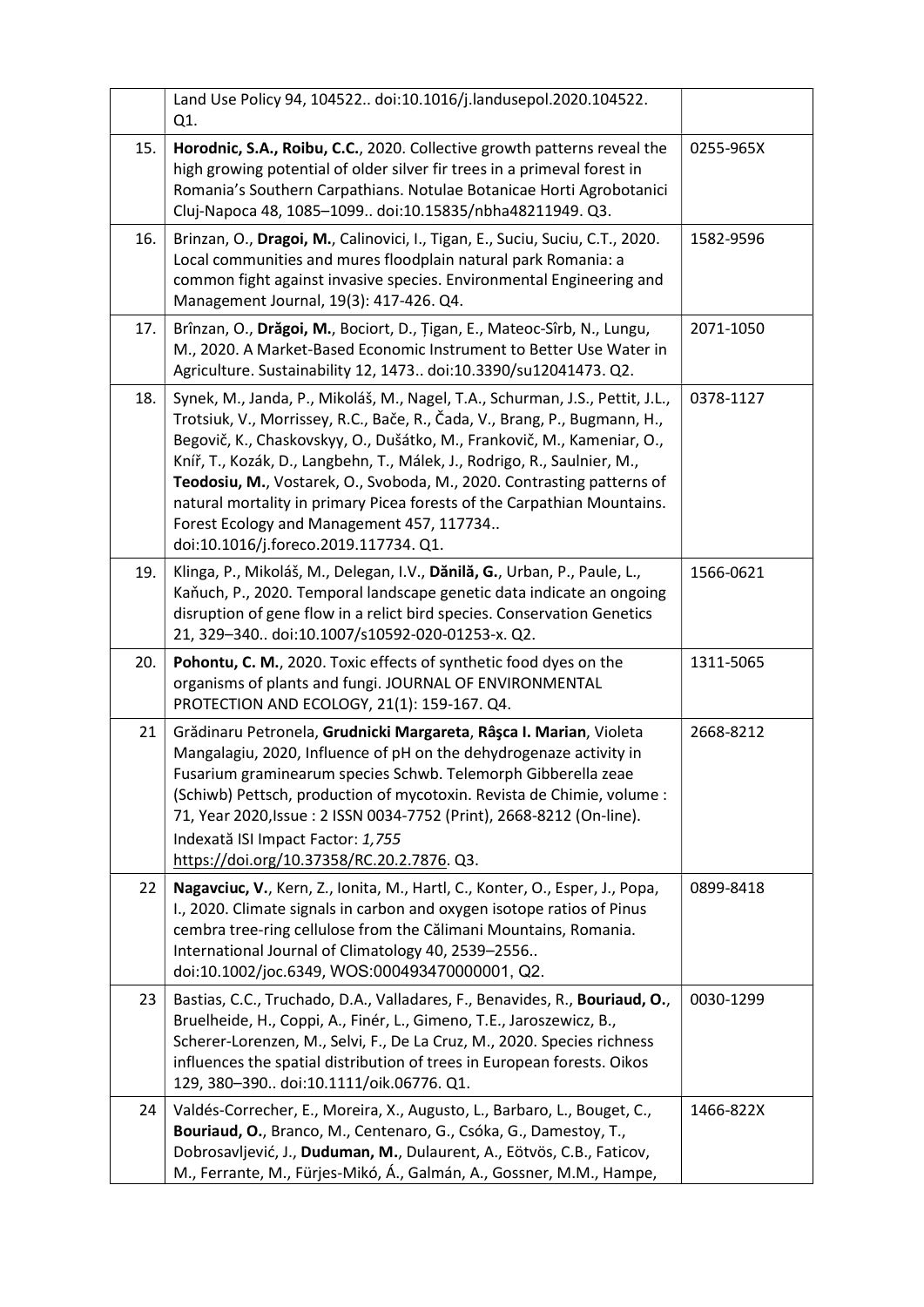|    | A., Harvey, D., Gordon Howe, A., Kadiri, Y., Kaennel-Dobbertin, M.,<br>Koricheva, J., Kozel, A., Kozlov, M.V., Lövei, G.L., Lupaștean, D.,<br>Milanović, S., Mrazova, A., Opgennoorth, L., Pitkänen, J., Popova, A.,<br>Popović, M., Prinzing, A., Queloz, V., Roslin, T., Sallé, A., Sam, K.,<br>Scherer-Lorenzen, M., Schuldt, A., Selikhovkin, A., Suominen, L., Tack,<br>A.J.M., Tahadlova, M., Thomas, R., Castagneyrol, B., 2021. Search for<br>top-down and bottom-up drivers of latitudinal trends in insect<br>herbivory in oak trees in Europe. Global Ecology and Biogeography 30,<br>651-665 doi:10.1111/geb.13244. Q1. |           |
|----|-------------------------------------------------------------------------------------------------------------------------------------------------------------------------------------------------------------------------------------------------------------------------------------------------------------------------------------------------------------------------------------------------------------------------------------------------------------------------------------------------------------------------------------------------------------------------------------------------------------------------------------|-----------|
| 25 | Kocer, C.P., Haule, K., Pascut, G.L., Monserrat, B., 2020. Efficient lattice<br>dynamics calculations for correlated materials with DFT+DMFT. Physical<br>Review B 102 doi:10.1103/physrevb.102.245104. Q2.                                                                                                                                                                                                                                                                                                                                                                                                                         | 2469-9950 |
| 26 | Stanislavchuk, T.N., Pascut, G.L., Litvinchuk, A.P., Liu, Z., Choi, S.,<br>Gutmann, M.J., Gao, B., Haule, K., Kiryukhin, V., Cheong, S.-W., Sirenko,<br>A.A., 2020. Spectroscopic and first principle DFT+eDMFT study of<br>complex structural, electronic, and vibrational properties of M2Mo3O8<br>(M=Fe, Mn) polar magnets. Physical Review B 102<br>doi:10.1103/physrevb.102.115139. Q2.                                                                                                                                                                                                                                        | 2469-9950 |

# ARTICOLE ÎN PUBLICAȚII BDI

(în reviste din fluxul principal de publicații):

| Nr.<br>crt. | Articol (referința completă)                                                                                                                                                                                                           | <b>ISSN</b> |
|-------------|----------------------------------------------------------------------------------------------------------------------------------------------------------------------------------------------------------------------------------------|-------------|
| 1.          | Horodnic, S. A. (2020). Punct. Și de la capăt. Bucovina Forestieră, 20(1),<br>3-6. https://doi.org/10.4316/bf.2020.001                                                                                                                 | 1582-0769   |
| 2.          | Horodnic, S. A. (2020). Materiale document: primii ani ai Facultății de<br>Silvicultură din Suceava. Bucovina Forestieră, 20(1), 69-78.<br>https://doi.org/10.4316/bf.2020.007.                                                        | 1582-0769   |
| 3.          | Drăgoi, M. (2020). Rolul și rolurile cercetării științifice în consolidarea<br>Facultății de Silvicultură din Suceava. Bucovina Forestieră, 20(1), 79-82.<br>https://doi.org/10.4316/bf.2020.008                                       | 1582-0769   |
| 4.          | Horeanu, C., Tomescu, C., & Clinovschi, F. (2020). Laboratorul de<br>Botanică-Dendrologie sau despre începuturile Facultății de Silvicultură<br>din Suceava. Bucovina Forestieră, 20(1), 83-87.<br>https://doi.org/10.4316/bf.2020.009 | 1582-0769   |
| 5.          | Drăgoi, M. (2020). Controlați, controlați, controlați. Bucovina<br>Forestieră, 20(2), 101-103. https://doi.org/10.4316/bf.2020.013                                                                                                     | 1582-0769   |
| 6.          | Tomescu, C. V., & Irimia, I. (2020). Contribuții la studiul vegetației<br>forestiere din rezervația naturală Pădurea Roșoșa, județul<br>Suceava. Bucovina Forestieră, 20(2), 105-118.<br>https://doi.org/10.4316/bf.2020.014           | 1582-0769   |
| 7.          | Panaite, C., & Bouriaud, L. (2020). O aplicație a metodei balanței<br>lemnului în România. Bucovina Forestieră, 20(2), 127-137.<br>https://doi.org/10.4316/bf.2020.016                                                                 | 1582-0769   |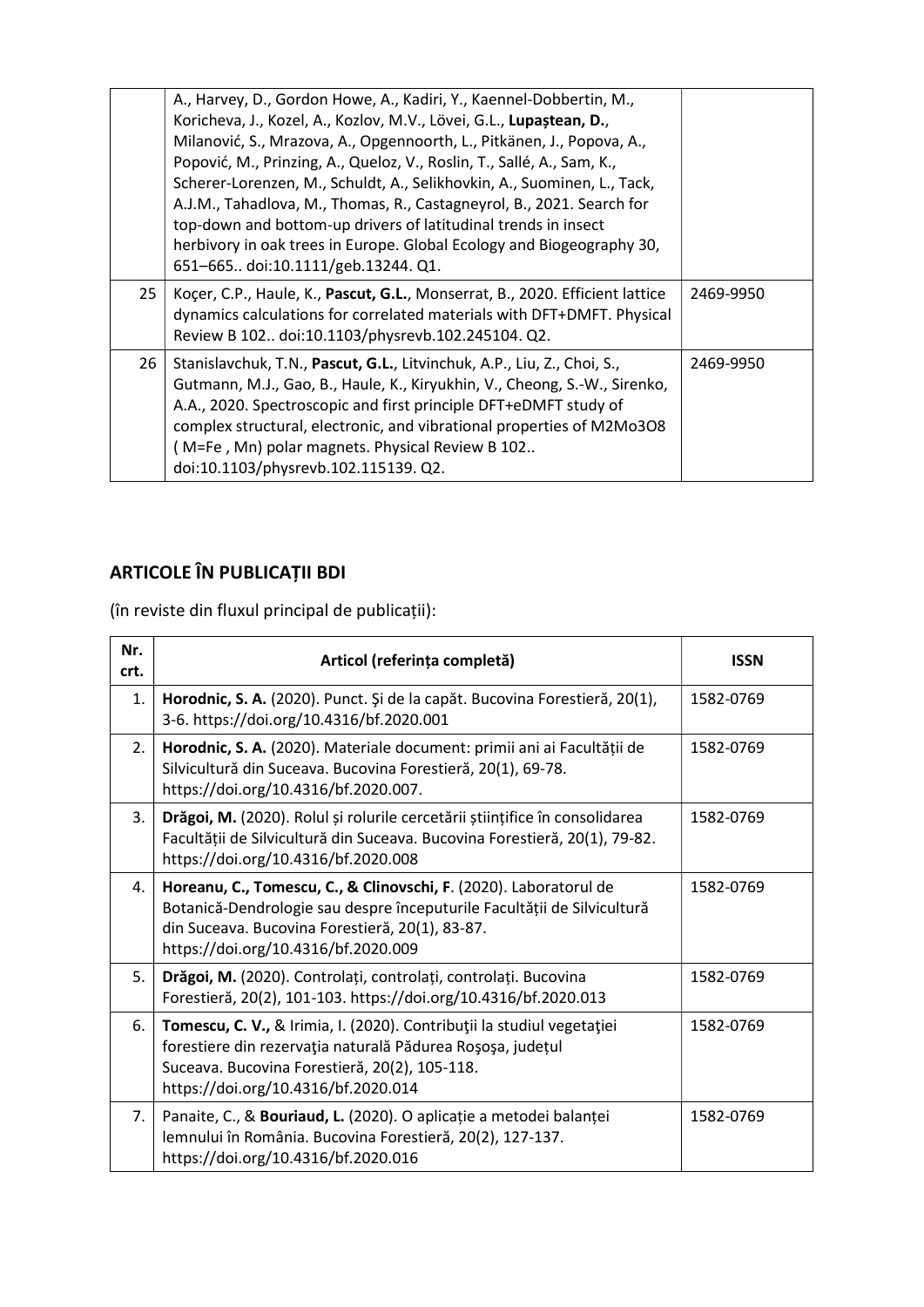| 8.  | lacobescu, O., & Barnoaiea, I. (2020). 2020 - an de referință în<br>poziționarea satelitară. Bucovina Forestieră, 20(2), 151-162.<br>https://doi.org/10.4316/bf.2020.018                                                                                                                                                                                                                                                                                                                                                                                                                                                                                                                                                                      | 1582-0769 |
|-----|-----------------------------------------------------------------------------------------------------------------------------------------------------------------------------------------------------------------------------------------------------------------------------------------------------------------------------------------------------------------------------------------------------------------------------------------------------------------------------------------------------------------------------------------------------------------------------------------------------------------------------------------------------------------------------------------------------------------------------------------------|-----------|
| 9.  | Popa B., Niță M.D., Nichiforel L., Bouriaud L., Talpă N., Ioniță G., 2020.<br>Sunt datele publice privind recoltarea și utilizarea lemnului în România<br>corelate? Studiu de caz: biomasa solidă cu destinație energetică,<br>provenită din silvicultură. Revista pădurilor, 135(1): 15-26.                                                                                                                                                                                                                                                                                                                                                                                                                                                  | 1583-7890 |
| 10. | Gabriel Dănilă, Cezar Tomescu, Valerian Simioniuc, Paul Iliescu, Aspecte<br>privind răspândirea cocoșului de mesteacăn (Lyrurus tetrix L.) în România<br>(Munții Suhard) - Notă de cercetare - Revista pentru silvicultură și<br>cinegetică, an XXV, nr. 46, 2020, pg 103 - 107                                                                                                                                                                                                                                                                                                                                                                                                                                                               | 1583-2112 |
| 11. | Dănilă, I. C. (2020). Direct Assessment of Biomass Productivity in Short<br>Rotation Forestry (SRF) with the Terrestrial Laser Scanner (TLS). Case of<br>Study in NE Part of Romania (Preliminary Results). Environmental<br>Sciences Proceedings, 3(1), 93.                                                                                                                                                                                                                                                                                                                                                                                                                                                                                  | 2673-4931 |
| 12. | Castagneyrol, B., Valdés-Correcher, E., Bourdin, A., Barbaro, L., Bouriaud,<br>O., Branco, M., Centenaro, G., Csóka, G., Duduman, M.-L., Dulaurent, A.-<br>M., Eötvös, C.B., Faticov, M., Ferrante, M., Fürjes-Mikó, Á., Galmán, A.,<br>Gossner, M.M., Harvey, D., Howe, A.G., Kaennel-Dobbertin, M.,<br>Koricheva, J., Löveï, G.L., Lupaștean, D., Milanović, S., Mrazova, A.,<br>Opgennoorth, L., Pitkänen, J.-M., Popović, M., Roslin, T.V., Scherer-<br>Lorenzen, M., Sam, K., Tahadlová, M., Thomas, R. and Tack, A.J.M., 2020.<br>Can School Children Support Ecological Research? Lessons from the Oak<br>Bodyguard Citizen Science Project. Citizen Science: Theory and Practice,<br>5(1), p.10. DOI: http://doi.org/10.5334/cstp.267 | 2057-4991 |
| 13. | Ciornei, C., Lupaștean Daniela, Voicu Roxana, Aungurenci, D. 2020.<br>Ceresa bubalus (Hemiptera: Membracidae) în plantații de cvercinee din<br>nord-estul României. Revista de Silvicultură și Cinegetică, Anul XXV, nr.<br>$46:5 - 10.$                                                                                                                                                                                                                                                                                                                                                                                                                                                                                                      | 1583-2112 |

# CĂRŢI SAU CONTRIBUŢII ÎN CĂRȚI PUBLICATE ÎN ANUL 2020:

| Nr.<br>crt.    | Autor(i)                                                                                                                       | Titlul, editura                                                                                                                                                                                                                                                                                        | ISBN                       |
|----------------|--------------------------------------------------------------------------------------------------------------------------------|--------------------------------------------------------------------------------------------------------------------------------------------------------------------------------------------------------------------------------------------------------------------------------------------------------|----------------------------|
| $\mathbf{1}$ . | Weiss G. and Nichiforel L.                                                                                                     | Concepts and definitions of forest<br>ownership. In: UNECE/FAO 2020. Who owns<br>our forests? Forest ownership in the ECE<br>region, pp. 19-30. Coordinating Lead<br>Author: Anna Lawrence. ECE/TIM/SP/43.<br><b>Geneva: United Nations Publications.</b><br>DOI: https://doi.org/10.18356/73706c48-en | $(PDF)$ :<br>9789210048286 |
| 2.             | Nichiforel L., Hujala, T.,<br>Wong, J., Lawrence, A.,<br>Krott, M., Stevanov, M.,<br>Sarvasova, Z., Salka, J.,<br>Lidestav, G. | Organization of public and private forest<br>ownership and tenure. pp 86-139.<br>DOI: https://doi.org/10.18356/18ea7b45-en                                                                                                                                                                             | $(PDF)$ :<br>9789210048286 |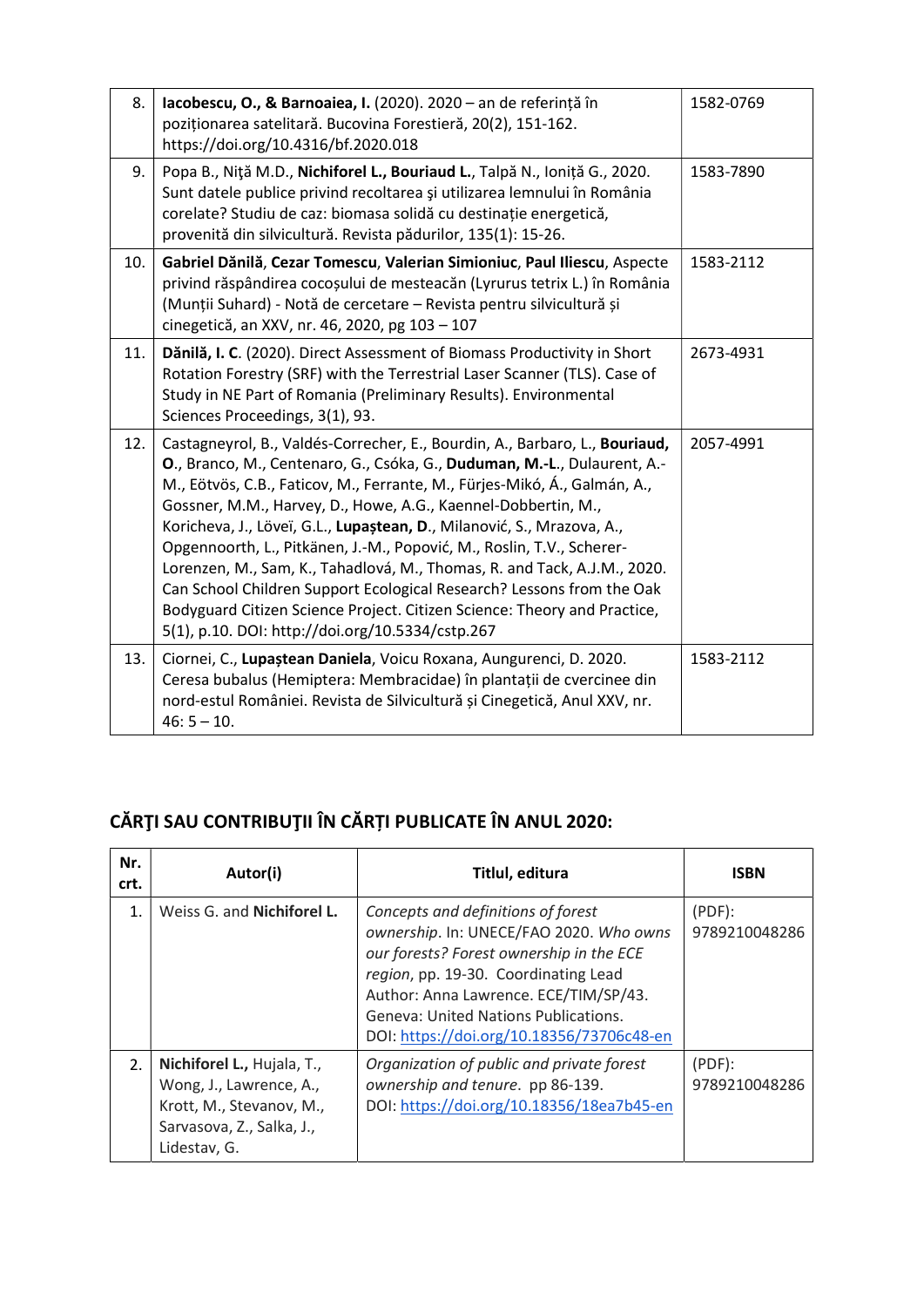| 3. | Amici, A., Beljan, K.,<br>,Coletta, A., Corradini,<br>G., Danila, I., Da Re, R.,<br>Ludvig, A., Marceta, D.,<br>Nedeljkovic, J., Nichiforel,<br>L., Nonic, D., Pettenella<br>D., Stjepan P., Riedl, M.,<br>Sisak, L., Stojanovska, M.,<br>Vidale M., Weiss, G.,<br>Zivojinovic, I. | Economics, marketing and policies of NWFP.<br>pp. 125-209. in Vacik, H.; Hale, M.; Spiecker,<br>H.; Pettenella, D.; Tomé, M. (Eds). Non-<br>Wood Forest Products in Europe, Ecology<br>and management of mushrooms, tree<br>products, understory plants and animal<br>products. Outcomes of the COST action<br>FP1203 on European NWFPs, BoD,<br>Norderstedt, 416p.                                                                                                                                                                            | 978-3-7494-<br>7546-9     |
|----|------------------------------------------------------------------------------------------------------------------------------------------------------------------------------------------------------------------------------------------------------------------------------------|------------------------------------------------------------------------------------------------------------------------------------------------------------------------------------------------------------------------------------------------------------------------------------------------------------------------------------------------------------------------------------------------------------------------------------------------------------------------------------------------------------------------------------------------|---------------------------|
| 4. | Wang, J., Amici, A., Coletta,<br>A., Matilainen,<br>A., Martínez-Jauregui, M.,<br>Belova, O., Japelj, A.,<br>Huber, P., Posavec, S.,<br>Herruzo, C., Stojanovski,<br>V., Krapinec, K., Zoric, N.,<br>., Pohja-Mykrä, M.,<br>Barstad, J., Bouriaud, L.                              | Forest products of animal origin, in: Harald<br>Vacik, Mike Hale, Heinrich Spiecker, Davide<br>Pettenella & Margarida Tomé (Eds.) 2020:<br>Non-Wood Forest Products in Europe,<br>Ecology and management of mushrooms,<br>tree products, understory plants and animal<br>products, Outcomes of the COST Action<br>FP1203 on European NWFPs, BoD,<br>Norderstedt, ISBN: 978-3-7494-7546-9,<br>416p., ISBN 978-3-7526-7529-0 (published<br>as ePDF), https://researchportal.helsinki.fi/<br>en/publications/forest-products-of-animal-<br>origin | 978-3-7494-<br>7546-9     |
| 5. | Sidor, C, Vlad, R, Popa, I,<br>Roibu, C-C.,                                                                                                                                                                                                                                        | 2020, Rețeaua națională de serii<br>dendrocronologice pentru pinul silvestru<br>(Pinus sylvestris) din România -PIDECRO,<br>Editura silvică, 157p                                                                                                                                                                                                                                                                                                                                                                                              | 978-606-8020-<br>$73-0$   |
| 6. | <b>Cezar Valentin Tomescu</b>                                                                                                                                                                                                                                                      | Taxonomie vegetală, Grup Mușatinii: 201 p.                                                                                                                                                                                                                                                                                                                                                                                                                                                                                                     | 978-973-666-<br>$600 - 1$ |

## CONTRACTE DE CERCETARE ÎN DERULARE ÎN ANUL 2019, CU FINANŢARE NAŢIONALĂ

(doar directorii de proiect pentru USV):

| Nr.<br>crt.           | Nr. contract/Tip                             | <b>Denumire</b>                                                                                                                                                                                                                                                                                                                          |
|-----------------------|----------------------------------------------|------------------------------------------------------------------------------------------------------------------------------------------------------------------------------------------------------------------------------------------------------------------------------------------------------------------------------------------|
| $\mathbf{1}$ .        | Repopulare<br>zimbru                         | Studiu tehnic pentru identificarea unor fonduri cinegetice gestionate de<br>R.N.P.-Romsilva pentru reintroducerea a 100 exemplare de zimbri<br>(Bison bonasus L.)", martie - noiembrie 2020                                                                                                                                              |
| $\mathcal{P}_{\cdot}$ | <b>FORROPS</b>                               | Evaluarea directa a productivității de biomasa din culturile forestiere cu<br>ciclul scurt de producție (SRF) cu scanerul laser terestru (TLS) -<br>PNIII, Programul 1 - Dezvoltarea sistemului național de cercetare-<br>dezvoltare. Subprogramul 1.1. - Resurse umane. Proiecte de cercetare<br>postdoctorală (1.09.2020 - 31.08.2022) |
| 3.                    | <b>DENDROPLUS</b><br>CNFIS-FDI-2020-<br>0628 | R11A2422.10. Dezvoltarea dendroflorei Grădinii botanice a USV                                                                                                                                                                                                                                                                            |